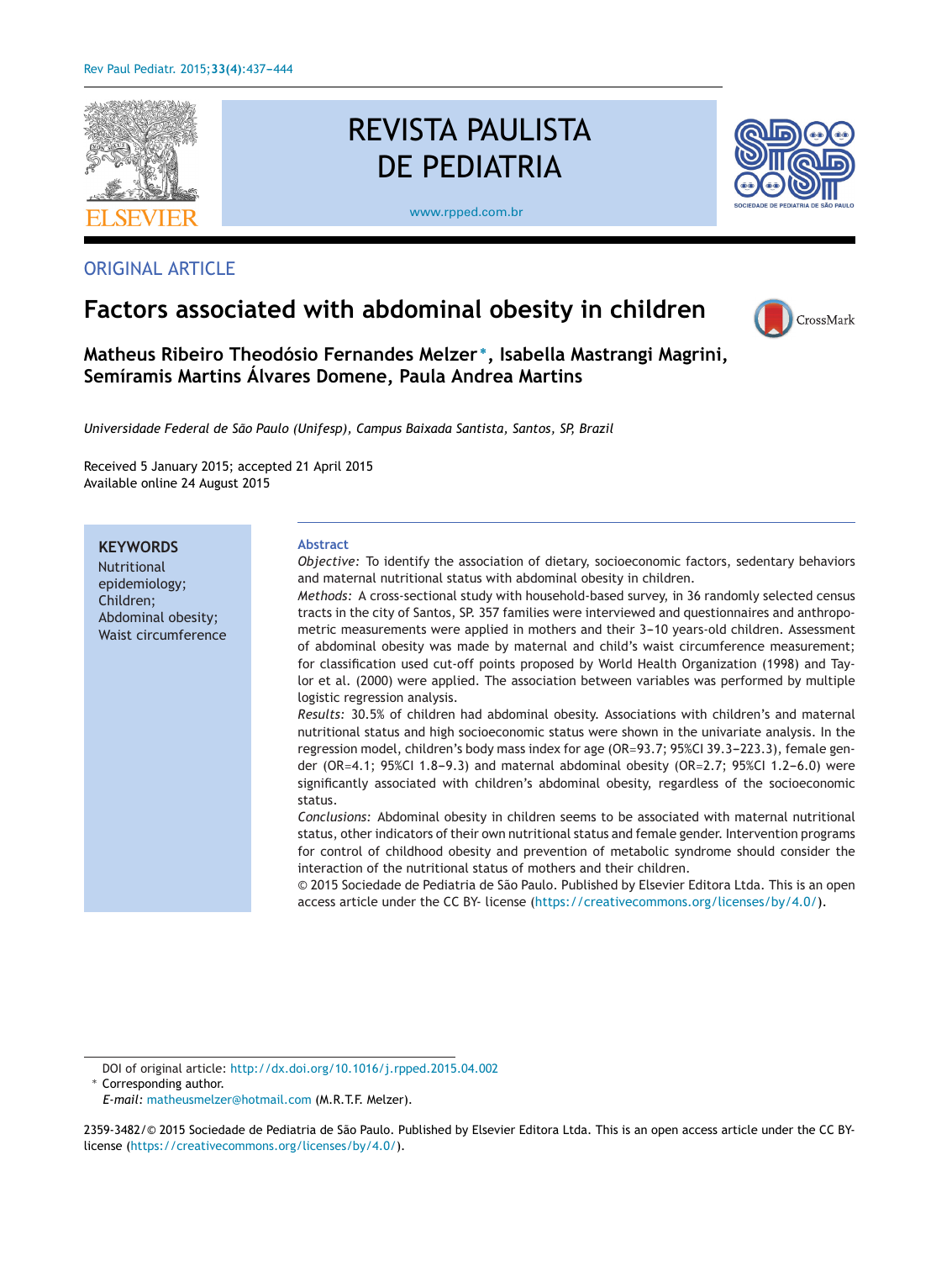#### **PALAVRAS-CHAVE**

Epidemiologia nutricional; Crianças; Gordura abdominal; Circunferência da cintura

#### **Fatores associados ao acúmulo de gordura abdominal em crianc¸as**

#### **Resumo**

*Objetivo:* Identificar fatores individuais (dietéticos, comportamento sedentário) e familiares (estado nutricional materno e nível socioeconômico) associados com o acúmulo de gordura abdominal de crianças.

*Métodos:* Estudo de delineamento transversal de base domiciliar, em 36 setores censitários sorteados aleatoriamente na cidade de Santos/SP. Foram entrevistadas 357 famílias para aplicacão de questionários e afericão de medidas antropométricas em mães e criancas de 3-10 anos. A avaliacão do acúmulo de gordura abdominal foi feita pela medida da circunferência da cintura de mães e crianças com o uso da recomendação da Organização Mundial da Saúde (1998) e a proposta de Taylor et al. (2000), respectivamente. A associação entre as variáveis foi verificada por meio de regressão logística múltipla.

Resultados: Verificou-se que 30,5% das crianças apresentaram acúmulo de gordura abdominal. Na análise univariada, o acúmulo de gordura abdominal esteve associado ao estado nutricional materno e da criança e ao nível socioeconômico elevado. Na análise multivariada, foram observadas associações com excesso de peso pelo índice de massa corporal para idade (OR=93,7; IC95% 39,3-233,3); ser do sexo feminino (OR=4,1; IC95% 1,8-9,3) e acúmulo de gordura abdominal materno (OR=2,7; IC95% 1,2-6); independentemente do nível socioeconômico.

Conclusões: O acúmulo de gordura abdominal em crianças mostrou-se associado ao estado nutricional materno, aos indicadores de seu próprio estado nutricional e ao sexo feminino. Programas de intervenção para controle da obesidade infantil e prevenção da síndrome metabólica relacionada ao acúmulo de gordura abdominal devem levar em consideração a interação do estado nutricional de mães e seus filhos.

© 2015 Sociedade de Pediatria de São Paulo. Publicado por Elsevier Editora Ltda. Este é um artigo Open Access sob a licença CC BY ([https://creativecommons.org/licenses/by/4.0/deed.pt](https://creativecommons.org/licenses/by/4.0/)).

## **Introduction**

The worldwide obesity epidemic is increasing at an alarming rate in childhood and can be observed in developing countries, which have shown an increase in the prevalence of childhood obesity in recent decades.<sup>[1](#page-6-0)</sup> In Brazil, a study with a sample of children aged 7-10 years showed a prevalence of overweight and obesity of 26.7% for boys and 34.6% for girls. $<sup>2</sup>$  $<sup>2</sup>$  $<sup>2</sup>$ </sup>

As a consequence of excess weight, abdominal obesity is associated with cardiovascular risk factors and metabolic disorders, which may already be present in childhood.<sup>[3,4](#page-6-0)</sup> Abdominal obesity is understood as the accumulation of fat in the abdominal region assessed by an anthropometric and/or body composition measure that shows a value above a specific and sensitive cutoff point. $4$  Among the methods used for the diagnosis, waist circumference (WC), widely used in the assessment of nutritional status in adults, has been also used in children.<sup>[4,5](#page-6-0)</sup> Studies with different populations have proposed distributions in percentiles and cutoffs for WC in children, but there is still no consensus about the criteria used for the assessment of this group.[4](#page-6-0)

The accuracy of the WC measurement when compared to other methods of nutritional status assessment in children, such as the body mass index (BMI) and the waist/height ratio (WHtR), was evaluated in studies of which results showed the use of this measure in high blood pressure risk identification in combination with BMI or as a factor associated with dyslipidemia and hyperglycemia. $6,7$ 

Some factors associated with excess weight and abdominal obesity in children, described in the scientific literature, are: the family's socioeconomic status, $8$  parents' nutritional status, $9$  and children's sedentary behaviors.<sup>[10](#page-6-0)</sup> It is also known that unhealthy eating habits and high intake of macronutrients are possible causes of abdominal obesity.<sup>[3](#page-6-0)</sup> However, few studies have employed the WC to determine abdominal fat in Brazilian children as the outcome of interest, and to investigate the possible associated factors. The aim of this study is to assess the association of dietary and socioeconomic factors, sedentary behaviors and maternal nutritional status with abdominal obesity in children aged 3-10 years in Santos city, state of São Paulo, Brazil.

#### **Method**

This study is part of the research project ''Nutritional Environment Assessment in the city of Santos'' (AMBNUT), approved by the Institutional Review Board of Universidade Federal de São Paulo (Processes: 275/2009 and 276/2009) and funded by Fundação de Amparo a Pesquisa do Estado de São Paulo (FAPESP) (process n.: 2009/01361-0). This was a cross-sectional, household-based project, carried out from January to December 2010, when two visits were made to the households to collect socioeconomic and anthropometric data, as well as information on the families' health and food habits.

According to data from the Brazilian Institute of Geography and Statistics (Instituto Brasileiro de Geografia e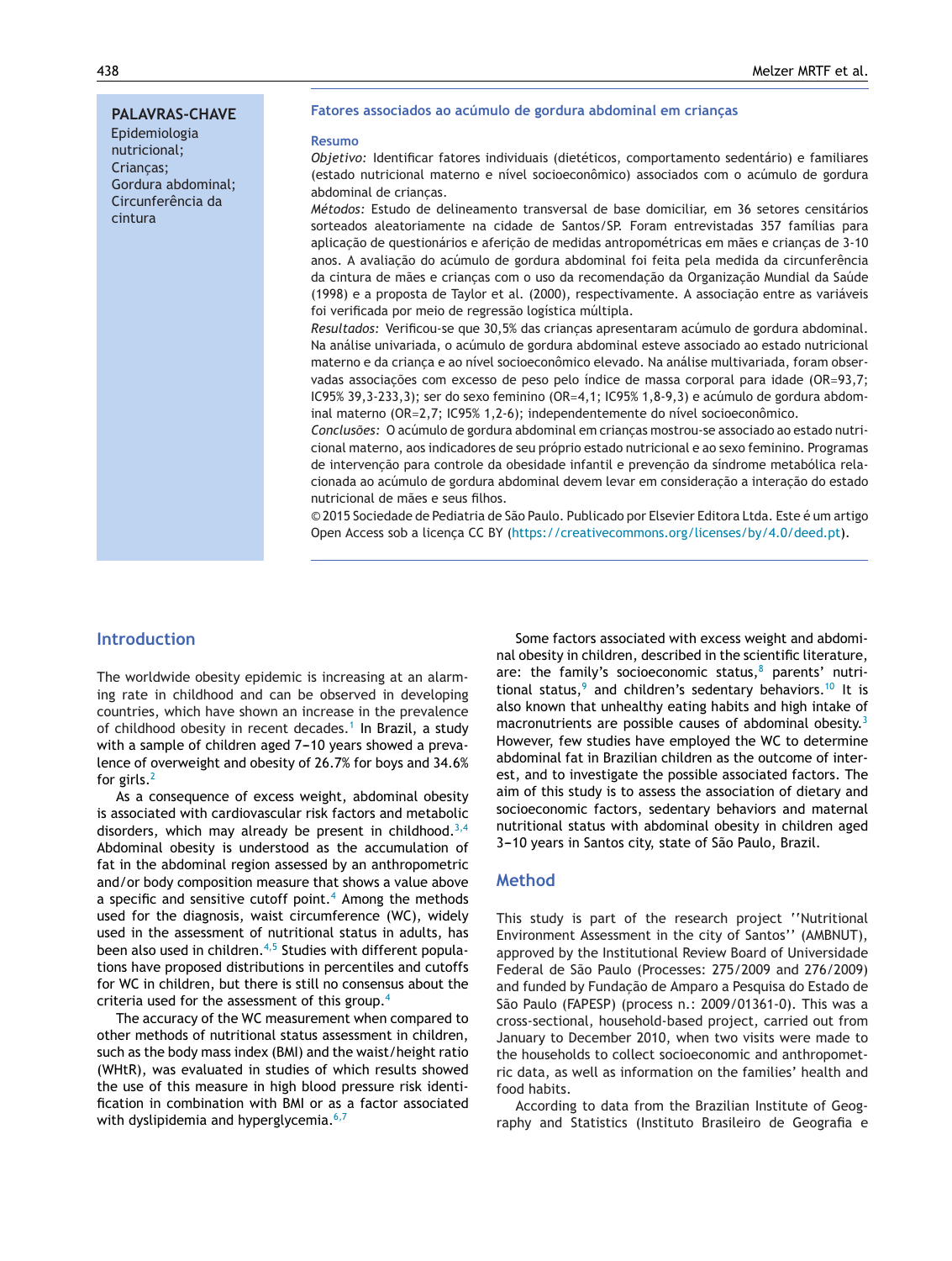Estatística - IBGE), also published in 2010, the municipality had 419,400 residents living in an area of  $281,000 \mathrm{km^2}$ . The insular portion of the municipality is divided into four administrative regions: Coast, Central, Northwest and Hills; the Coastal region is characterized by higher income compared to the others. It is estimated that 55% of families live in the Coastal region, 11% in the Central region, 25% in the Northwest and 9% in the Hills.

The AMBNUT project sample consisted of 538 families from 36 of the 566 census sectors in the insular part of the municipality, randomly selected proportionally to the population residing in three of the four regions: Central, Northwest and Coastal regions. The Hills region was not included due to difficulties in accessing the place. Thus, 29 sectors were assessed in the Coastal region, three sectors in the Central region and four sectors in the Northwest region, redistributing the proportion of residents in the Hills' regions to the other regions.

Sample calculation considered a prevalence of excess weight in children younger than five years of 7% in the Southeast region, measured by the National Demographic and Health Survey (PNDS), using a significance level of 5% and 80% test power for a two-tailed test, with a loss of 10%.

For data collection, six interviewers, both graduated and undergraduate students from the health area, were trained to apply the questionnaire and perform the fieldwork, and worked in pairs. The training was carried out by the research team responsible for the project, with a 40-h duration, which included training in laboratory and supervised monitoring during the initial field activities.

The enrollment of each sector was carried out to identify eligible households, having as inclusion criteria homes that had at least one child younger than ten years living with the birth mother. If the mother had any disorder that could affect her nutritional status (cancer, AIDS or infectious diseases) or had undergone bariatric surgery the pair was excluded. If the household had more than one child in the age group being assessed, the participant was chosen by drawing lots. The data collection procedures were carried out only after the children's mothers signed the Informed Consent Form. The response rate of assessed households at enrollment was 70%, and the mean duration of interviews was 100 min.

A total of 357 pairs of mothers and children were considered eligible for this specific study, corresponding to households with children aged three years old or older, in which the WC measure was collected. This criterion maintained the assessed sample representativeness, and the power of the association test was 90%.

Children's food intake was estimated using two 24-h recalls, in interviews with the mother, one applied at each visit. The nutritional composition of the food was calculated using the Avanutri® program v.4.0 (Avanutri & Nutrição Serviços e Informática Ltda., Três Rios, Brasil); the system database was expanded using data from the Brazilian Table of Food Composition (TACO) and the United States Department of Agriculture (USDA).

The median consumption of each macronutrient was used as a cutoff point for the analysis, taking into account the children's age  $(3 \text{ years}, 4-8 \text{ years}$  and  $9-10 \text{ years})$ to generate the variable. This categorization includes the age groups for which the Institute of Medicine has specific recommendations for each nutrient according to the Dietary Reference Intake (DRI), in an attempt to not underestimate or overestimate consumption.

The weight and height of mothers and children were collected using a Tanita® portable digital scale and Alturexata® portable stadiometer, following the standardized techniques established by Lohman et al.<sup>[11](#page-6-0)</sup> Additionally, the mothers' tricipital, bicipital, suprailiac and subscapular skinfolds were collected in triplicate, to calculate the mean value and estimate body fat percentage.

WC was measured in duplicate using a 150-cm inelastic metric tape, with measurement being standardized at the midpoint between the last rib and the iliac crest, with the child or the mother in the standing position, without clothes covering the abdominal region; the reading was performed at expiration.

The proposal by Taylor et al. was used to evaluate children's abdominal fat, which considers values above the 80th percentile (p80) as abdominal obesity.<sup>[12](#page-6-0)</sup> As for BMI, the World Health Organization (WHO) curves were used to iden-tify excess weight.<sup>[13](#page-6-0)</sup>

To classify maternal nutritional status, BMI and WC were used according to the WHO recommendations, which depict BMI $>$ 25kg/m<sup>2</sup> as excess weight and WC $>$ 80cm as abdominal obesity.[14](#page-6-0) Body fat classification was considered when values were  $>$ 32%, indicating elevated body fat.<sup>[11](#page-6-0)</sup>

The children's sedentary behaviors were assessed based on the time spent watching TV, using the computer and walking, as well as bicycle riding as a main transport mode for daily activities or as leisure activities, according to the YOUTH validated questionnaire of the Study Center of the Physical Fitness Laboratory of São Caetano do Sul (CELAFICS).<sup>[15](#page-6-0)</sup> The analysis used a cutoff of 2h of watching TV daily, as recommended by the American Academy of Pediatrics<sup>16</sup>; the same criterion was applied to computer screen time use.

The socioeconomic assessment of families was carried out using the IBGE and PNDS questionnaires, which assess characteristics of households, schooling and income. For the stratification of families, the Brazilian Economic Classification Criteria were used, as proposed by the Brazilian Association of Research Companies (ABEP).<sup>[17](#page-6-0)</sup> For the analyses, classes were grouped into A+B (high socioeconomic status) and C+D+E (low socioeconomic status).

Descriptive statistical analysis of the sample was performed, stratified by the children's age group. Associations between the variables of interest and abdominal obesity were verified using multiple logistic regression models, with WC>p80 being the outcome, and socioeconomic variables, maternal nutritional status and the child's individual variables being used to adjust the model. Initially, the chi-square test was used for the univariate analysis and variables with *p*<0.20 were included in the multivariate analysis. In the final model, only the variables with *p*-value <0.05 remained. The Hosmer-Lemeshow test was used to verify the goodness-of-fit. These results are shown with the values of odds ratio (OR) and 95% confidence interval (95%CI).

Epi Info® software v.3.5 (CDC, Atlanta, GA, USA) was used for dietary data computation. The *Z*-score values were calculated using the Anthro Plus® program, v.1.0.2 (WHO, Geneva, Switzerland). Analyses were performed using the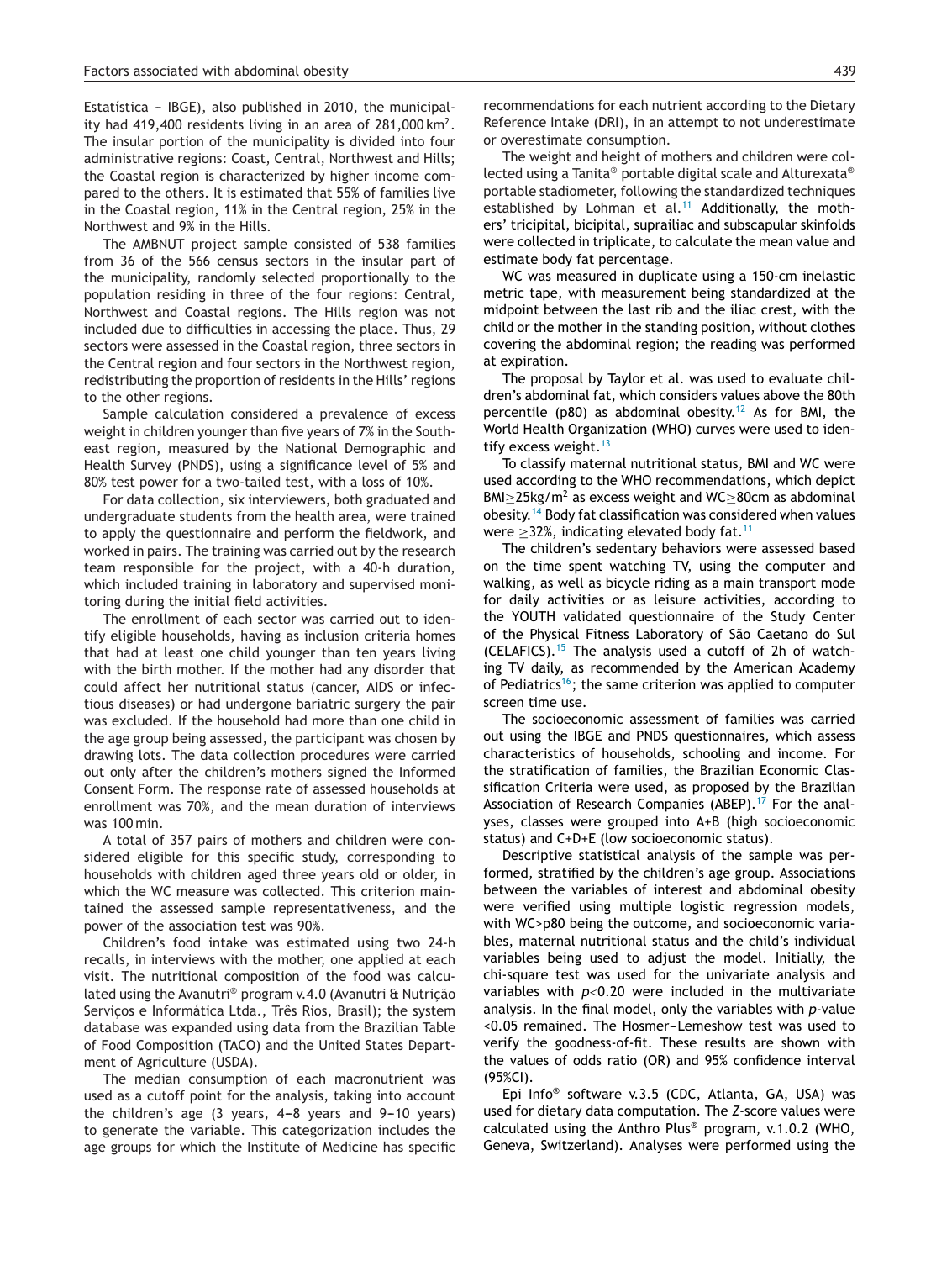Statistical Package for the Social Sciences® (SPSS) software v.16 (SPSS Inc., Chicago, IL, USA).

#### **Results**

Tables 1 and 2 disclose the descriptive sample data according to the prevalence of assessed factors. Overall, it was observed that 30.5% of children and 64% of mothers had abdominal obesity. The univariate analysis shown in [Table](#page-5-0) 3 indicated an association between having abdominal obesity and excess weight according to BMI/age. There were no significant associations with the consumption of nutrients for carbohydrates, lipids and protein; however, protein intake was subsequently tested in the regression model ( $p=0.085$ ). None of the variables related to sedentary behavior showed an association with the outcome (*p*>0.20). Significant asso-

ciations were observed between the variables of social stratification according to ABEP, car ownership, maternal work outside the home, maternal excess weight, and maternal total and central obesity [\(Table](#page-5-0) 3).

[Table](#page-5-0) 4 shows the results of the final logistic regression model. In the final model, the association between the child's abdominal obesity and childhood excess weight according to BMI/age, female gender and the mothers' abdominal obesity were significant. The ABEP socioeconomic classification variable remained as a control variable.

#### **Discussion**

This study identified associations between the abdominal obesity in children and the child's nutritional status (excess weight according to BMI/age), the child's gender (female) and the mother's nutritional status (abdominal obesity).

|                                             | $3-4$ years    |      |            | 5-7 years |                | 8-10 years |              | <b>Total</b> |  |
|---------------------------------------------|----------------|------|------------|-----------|----------------|------------|--------------|--------------|--|
|                                             | $\overline{n}$ | $\%$ | $\sqrt{n}$ | $\%$      | $\overline{n}$ | %          | $\mathsf{n}$ | %            |  |
| <b>Children's characteristics</b><br>Gender |                |      |            |           |                |            |              |              |  |
| Male                                        | 50             | 58.8 | 68         | 52.7      | 75             | 52.4       | 193          | 54.1         |  |
| Female                                      | 35             | 41.2 | 61         | 47.3      | 68             | 47.6       | 164          | 45.9         |  |
| Abdominal obesity                           |                |      |            |           |                |            |              |              |  |
| Yes                                         | 32             | 37.6 | 28         | 21.7      | 49             | 34.3       | 109          | 30.5         |  |
| <b>No</b>                                   | 53             | 62.4 | 101        | 78.3      | 94             | 65.7       | 248          | 69.5         |  |
| Excess weight according to BMI/age          |                |      |            |           |                |            |              |              |  |
| Yes                                         | 12             | 14.1 | 39         | 30.2      | 62             | 43.4       | 113          | 31.7         |  |
| <b>No</b>                                   | 73             | 85.9 | 90         | 69.8      | 81             | 56.6       | 244          | 68.3         |  |
| Time spent watching TV                      |                |      |            |           |                |            |              |              |  |
| High                                        | 73             | 85.9 | 108        | 83.7      | 116            | 81.1       | 297          | 83.2         |  |
| Adequate                                    | 12             | 14.1 | 21         | 16.3      | 27             | 18.9       | 60           | 16.8         |  |
| Time spent using computer                   |                |      |            |           |                |            |              |              |  |
| High                                        | 6              | 7.1  | 28         | 21.7      | 41             | 28.7       | 75           | 21.0         |  |
| Adequate                                    | 79             | 92.9 | 101        | 78.3      | 102            | 71.3       | 282          | 79.0         |  |
| Walking as the main transport mode          |                |      |            |           |                |            |              |              |  |
| Yes                                         | 48             | 56.5 | 84         | 65.1      | 91             | 63.6       | 223          | 62.5         |  |
| <b>No</b>                                   | 37             | 43.5 | 45         | 34.9      | 52             | 36.4       | 134          | 37.5         |  |
| Bicycle as the main transport mode          |                |      |            |           |                |            |              |              |  |
| Yes                                         | $\overline{4}$ | 4.7  | 11         | 8.5       | 12             | 8.4        | 27           | 7.6          |  |
| <b>No</b>                                   | 81             | 95.3 | 118        | 91.5      | 131            | 91.6       | 330          | 92.4         |  |
| Carbohydrate consumption <sup>a</sup>       |                |      |            |           |                |            |              |              |  |
| Higher than/same as median                  | 38             | 46.3 | 42         | 33.4      | 41             | 28.8       | 121          | 34.5         |  |
| <b>Below median</b>                         | 44             | 53.7 | 84         | 66.6      | 101            | 71.2       | 229          | 65.5         |  |
| Protein consumption <sup>a</sup>            |                |      |            |           |                |            |              |              |  |
| Higher than/same as median                  | 44             | 53.6 | 57         | 45.2      | 72             | 50.7       | 173          | 49.4         |  |
| Below median                                | 38             | 46.4 | 69         | 54.8      | 70             | 49.3       | 177          | 50.6         |  |
| Lipid consumption <sup>a</sup>              |                |      |            |           |                |            |              |              |  |
| Higher than/same as median                  | 49             | 59.7 | 54         | 42.8      | 67             | 47.1       | 170          | 48.5         |  |
| Below median                                | 33             | 40.3 | 72         | 57.2      | 75             | 52.9       | 180          | 51.5         |  |

**Table 1** Prevalence of the sample's individual variables, according to the children's age group. Santos, 2012 (n=357).

BMI, body mass index.

<sup>a</sup> *n*=350.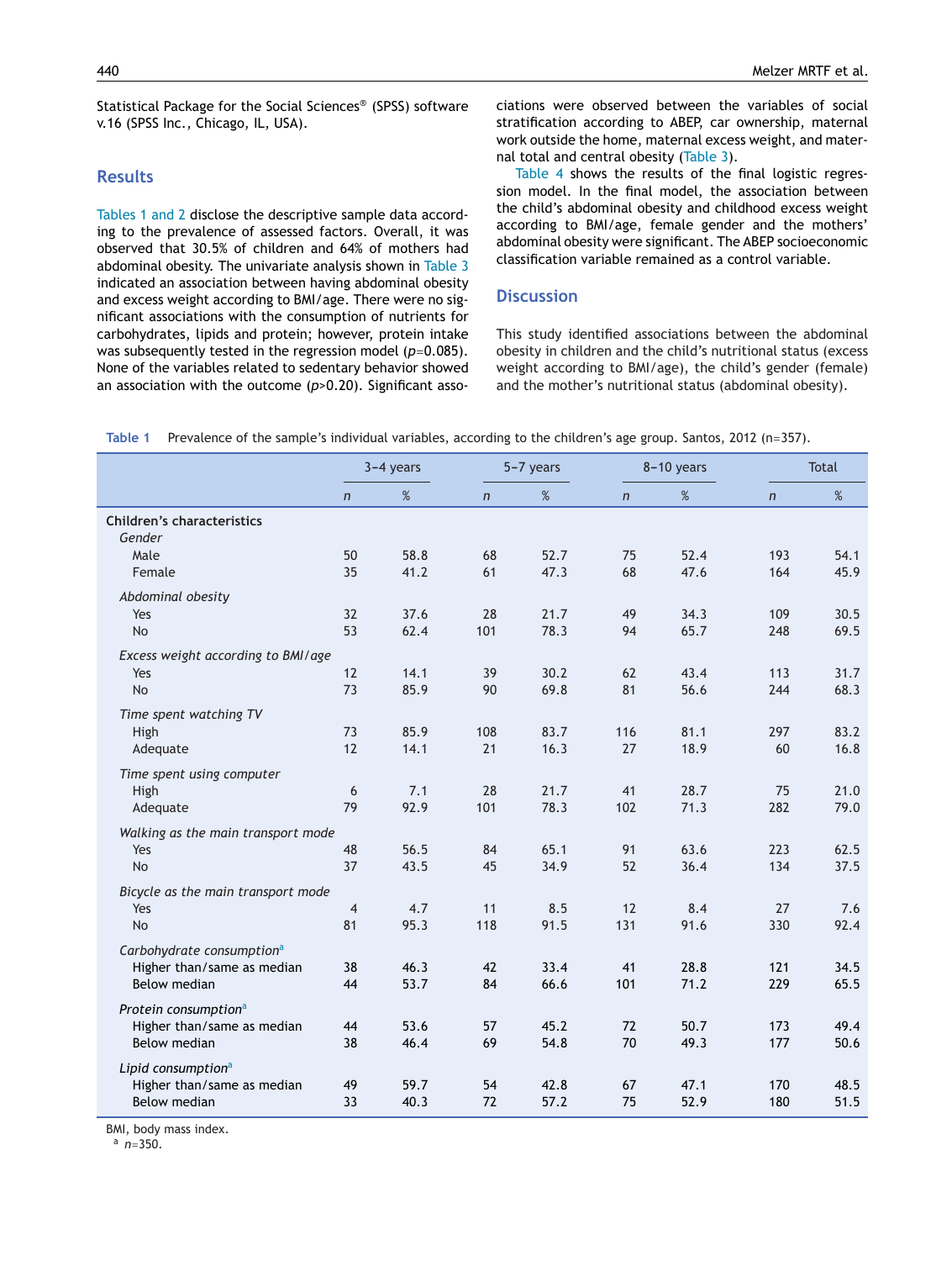|                                             | $3-4$ years    |      | 5-7 years    |      | 8-10 years   |      | <b>Total</b> |      |
|---------------------------------------------|----------------|------|--------------|------|--------------|------|--------------|------|
|                                             | $\overline{n}$ | %    | $\mathsf{n}$ | %    | $\mathsf{n}$ | %    | $\mathsf{n}$ | $\%$ |
| <b>Maternal characteristics</b>             |                |      |              |      |              |      |              |      |
| Excess weight according to BMI <sup>a</sup> |                |      |              |      |              |      |              |      |
| Yes                                         | 35             | 41.2 | 69           | 53.5 | 88           | 61.9 | 192          | 53.9 |
| <b>No</b>                                   | 50             | 58.8 | 60           | 46.5 | 54           | 38.1 | 164          | 46.1 |
| Body fat <sup>b</sup>                       |                |      |              |      |              |      |              |      |
| High                                        | 26             | 30.6 | 34           | 26.9 | 26           | 18.8 | 86           | 24.6 |
| Adequate                                    | 59             | 69.4 | 92           | 73.1 | 112          | 81.2 | 263          | 75.4 |
| Abdominal obesity <sup>a</sup>              |                |      |              |      |              |      |              |      |
| Yes                                         | 48             | 56.5 | 79           | 61.2 | 101          | 71.1 | 228          | 64   |
| <b>No</b>                                   | 37             | 43.5 | 50           | 38.8 | 41           | 28.9 | 128          | 36   |
| Socioeconomic characteristics               |                |      |              |      |              |      |              |      |
| Socioeconomic level (ABEP)                  |                |      |              |      |              |      |              |      |
| High                                        | 51             | 60   | 75           | 58.1 | 86           | 60.1 | 212          | 59.4 |
| Low                                         | 34             | 40   | 54           | 41.9 | 57           | 39.9 | 145          | 40.6 |
| Car ownership                               |                |      |              |      |              |      |              |      |
| Yes                                         | 50             | 58.8 | 67           | 51.9 | 80           | 55.9 | 197          | 55.2 |
| <b>No</b>                                   | 35             | 41.2 | 62           | 48.1 | 63           | 44.1 | 160          | 44.8 |
| Schooling                                   |                |      |              |      |              |      |              |      |
| >High school                                | 34             | 40   | 47           | 36.4 | 35           | 24.5 | 116          | 32.5 |
| $\leq$ High school                          | 51             | 60   | 82           | 63.6 | 108          | 75.5 | 241          | 67.5 |
| Work outside home                           |                |      |              |      |              |      |              |      |
| Yes                                         | 54             | 63.5 | 76           | 58.9 | 90           | 62.9 | 220          | 61.6 |
| <b>No</b>                                   | 31             | 36.5 | 53           | 41.1 | 53           | 37.1 | 137          | 38.4 |

BMI, body mass index; ABEP, Brazilian Association of Research Companies (Associação Brasileira de Empresas de Pesquisa).  $n = 356$ .

<sup>b</sup> *n*=349.

The results showed a prevalence of 30.5% of children with abdominal obesity. A study with Brazilian children aged 7-10 years found a prevalence of 22% for girls and 26.5% for boys, slightly lower values, but estimated based on another reference.[18](#page-6-0) Another study identified a prevalence of 33.7% of excess weight in children from Santos city, $19$  values that are consistent with the data in this research. This scenario shows that excess weight and child abdominal obesity are both prevalent.

At the univariate analysis, child's risk for overweight or overweight was associated with the presence of abdominal obesity. This finding is consistent with the fact that the trunk region is one with increased susceptibility to fat accumulation. Although this variable remained in the final regression model, it is relevant to consider its effect's overestimation, given the marked association between excess weight and the assessed outcome; it is also important to consider the broad CI (OR=93.7, 95%CI: 39.3–223.3).<sup>[12,20](#page-6-0)</sup> A study with Brazilian adolescents produced similar results, when considering that individuals with a higher amount of subcutaneous fat were 133.6 times more likely to have abdominal obesity<sup>21</sup>; the authors used the classification by Taylor et al.,  $12$  also used in the present study.

The results also show that girls are 4.1 times more likely to have abdominal obesity; one expects to find greater adiposity in females, taking into consideration the  $BMI<sup>22</sup>$ ; however, an association has been shown between adiposity, BMI and WC in male children and adolescents. $21,23$  It is also known that the adult male has more visceral fat accumulation than adult women<sup>24</sup>; thus, it is worth considering the hypothesis that most abdominal fat found in girls can be a characteristic of this sample; i.e., it is possible that the typical conditions of body fat accumulation are more evident only after puberty, when considering that the sample's age range may be too young.

Activities considered as sedentary practices showed no association with abdominal obesity, which contradicts previous findings on the effect of time spent watching TV and active transport to school.<sup>[10,22,23](#page-6-0)</sup> A study with Brazilian adolescents also found a different result: an insufficient level of physical activity was associated with an elevated WC.<sup>[25](#page-7-0)</sup> It is possible that the study variables were not good markers of sedentary behaviors, which may bring health risks to this population. However, it should be considered that the time spent watching TV and using the computer was reported by the child's mother and may have been underestimated.

High protein intake was associated with abdominal obesity in the univariate analysis, but it subsequently lost significance in the regression model. The increase in protein consumption showed an opposite association: through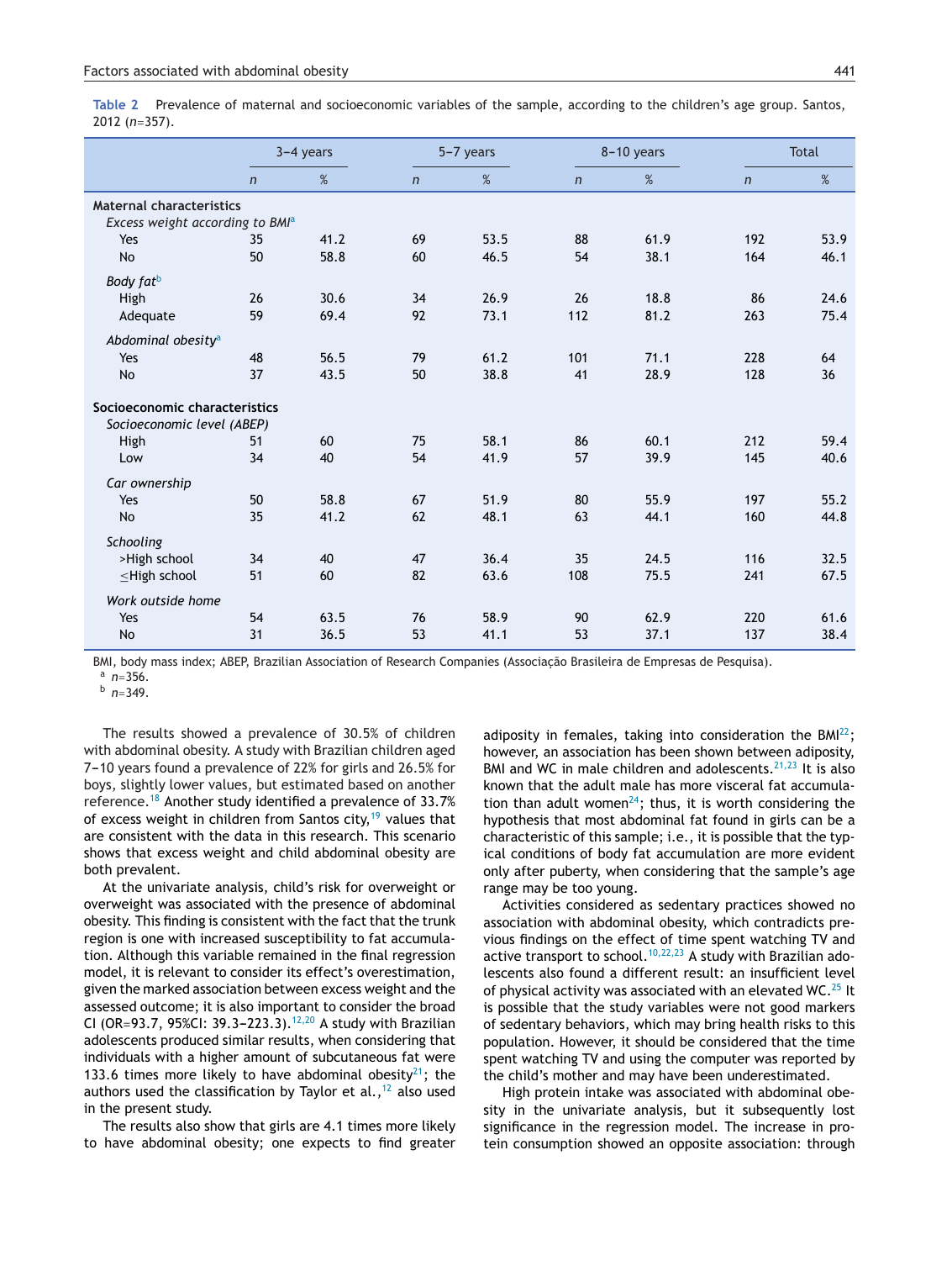<span id="page-5-0"></span>**Table 3** Univariate analysis of exploratory variables and association with the children's abdominal obesity as the dependent variable. Santos, 2012 (*n*=357).

|                                                                                | crude OR   | 95%CI          | $p$ -value |  |  |  |
|--------------------------------------------------------------------------------|------------|----------------|------------|--|--|--|
| <b>Children's characteristics</b>                                              |            |                |            |  |  |  |
| Gender<br>Male                                                                 | 1.0        |                | 0.172      |  |  |  |
| Female                                                                         | 1.4        | $0.8 - 2.2$    |            |  |  |  |
| Excess weight according to BMI/age                                             |            |                |            |  |  |  |
| Yes                                                                            | 62.4       | $30.1 - 129.2$ | < 0.001    |  |  |  |
| N <sub>O</sub>                                                                 | 1.0        |                |            |  |  |  |
| Protein consumption                                                            |            |                |            |  |  |  |
| Higher than/same as<br>median                                                  | 1.0        |                | 0.085      |  |  |  |
| <b>Below median</b>                                                            | 0.6        | $0.4 - 1.0$    |            |  |  |  |
| Maternal characteristics and socioeconomic level<br>Socioeconomic level (ABEP) |            |                |            |  |  |  |
| High                                                                           | 1.0        |                | 0.017      |  |  |  |
| Low                                                                            | 0.6        | $0.3 - 0.9$    |            |  |  |  |
| Car ownership                                                                  |            |                |            |  |  |  |
| Yes                                                                            | 1.8        | $1.1 - 2.8$    | 0.012      |  |  |  |
| <b>No</b>                                                                      | 1.0        |                |            |  |  |  |
| Schooling                                                                      |            |                |            |  |  |  |
| >High school                                                                   | 1.0        |                | 0.171      |  |  |  |
| $\leq$ High school                                                             | 0.7        | $0.4 - 1.1$    |            |  |  |  |
| Work outside home                                                              |            |                |            |  |  |  |
| Yes                                                                            | 1.9        | $1.1 - 3.0$    | 0.010      |  |  |  |
| No                                                                             | 1.0        |                |            |  |  |  |
| Excess weight (BMI) <sup>a</sup>                                               |            |                |            |  |  |  |
| Yes<br><b>No</b>                                                               | 1.7<br>1.0 | $1.0 - 2.7$    | 0.024      |  |  |  |
|                                                                                |            |                |            |  |  |  |
| Body fatb                                                                      |            |                |            |  |  |  |
| High                                                                           | 1.9<br>1.0 | $1.0 - 3.3$    | 0.033      |  |  |  |
| Adequate                                                                       |            |                |            |  |  |  |
| Abdominal obesity <sup>a</sup>                                                 |            |                |            |  |  |  |
| Yes<br>No                                                                      | 2.2<br>1.0 | $1.3 - 3.6$    | 0.002      |  |  |  |
|                                                                                |            |                |            |  |  |  |

BMI, body mass index; ABEP, Brazilian Association of Research Companies (Associacão Brasileira de Empresas de Pesquisa); OR, odds ratio; CI, confidence interval.

<sup>a</sup> *n*=356.

<sup>b</sup> *n*=349.

changes in the diet, more protein generated a reduction of 2.7 cm in WC of children and adolescents in relation to a group with low protein intake, in a longitudinal study. $^{26}$  $^{26}$  $^{26}$ 

Maternal nutritional status was significantly associated with abdominal obesity in children in all assessed parameters, especially with the WC measurement in the multivariate analysis. In our sample, a mother with abdominal obesity increases by 2.7-fold the chance of her children also developing this condition. Studies carried out in Mexico report that children of parents with abdominal obesity are 2.85 times more likely to have the same condition, $9$  a value similar to that found in our study. Other studies also **Table 4** Multiple logistic regression model with the children's abdominal obesity as the dependent variable. Santos, 2012 (*n*=356).

|                                                | Adjusted OR | 95%CI          | <i>p</i> -value |  |  |  |  |
|------------------------------------------------|-------------|----------------|-----------------|--|--|--|--|
| Excess weight according to the child's BMI/age |             |                |                 |  |  |  |  |
| Yes                                            | 93.7        | $39.3 - 223.3$ | < 0.001         |  |  |  |  |
| No.                                            | 1.0         |                |                 |  |  |  |  |
| Child's gender                                 |             |                |                 |  |  |  |  |
| Male                                           | 1.0         |                | 0.012           |  |  |  |  |
| Female                                         | 4.1         | $1.8 - 9.3$    |                 |  |  |  |  |
| Maternal abdominal obesity                     |             |                |                 |  |  |  |  |
| Yes                                            | 2.7         | $1.2 - 6.0$    | 0.01            |  |  |  |  |
| N <sub>o</sub>                                 | 1.0         |                |                 |  |  |  |  |
| Socioeconomic level according to ABEP          |             |                |                 |  |  |  |  |
| High                                           | 1.0         |                | 0.08            |  |  |  |  |
| Low                                            | 0.5         | $0.2 - 1.0$    |                 |  |  |  |  |

BMI, body mass index; ABEP, Brazilian Association of Research Companies (Associação Brasileira de Empresas de Pesquisa); OR, odds ratio; CI, confidence interval.

found an association between excess weight in children and maternal obesity.<sup>[22,23](#page-6-0)</sup> This indicates that the nutritional status of both the child's mother and father may be related to this outcome, and it should be considered that such influence could be associated with both genetic and sociocultural factors of family habits. The nutritional attention care in maternal and child health thus should begin during the prenatal period and encompass the whole family structure. It has been shown that parental involvement in nutritional education interventions and in promoting physical activity for children beneficially assist in reducing BMI and other nutritional status parameters, $27$  and it should be previously considered that the parents' perception of their child's nutritional status can be an obstacle, given the difficulty in identifying overweight and, therefore, recognizing the importance of including their child in such activities. $28$ 

Even though it had no significance in the final model, the univariate analysis showed a significant association between abdominal obesity in children and socioeconomic status by social stratification, car ownership and the fact that the mother worked out of the household. High socioeconomic level, represented by the type of school and town/city, has also been associated with abdominal obesity in Indian children.[8](#page-6-0) However, another study with Brazilian children younger than five years did not observe an association between socioeconomic status, also represented by the ABEP, and excess weight $^{29}$ ; it can be suggested that other factors have a greater influence on nutritional status than socioeconomic level.

Car ownership could also be associated with physical activity, as parents who have a car would use it to take their children to daily activities, thus preventing them from riding the bicycle or walking, for convenience or for fear of urban violence.<sup>[10](#page-6-0)</sup> As for children whose mothers work outside the home, considering the fact that these mothers are not present during the day to prepare a balanced meal for their children, they eventually choose convenient and quick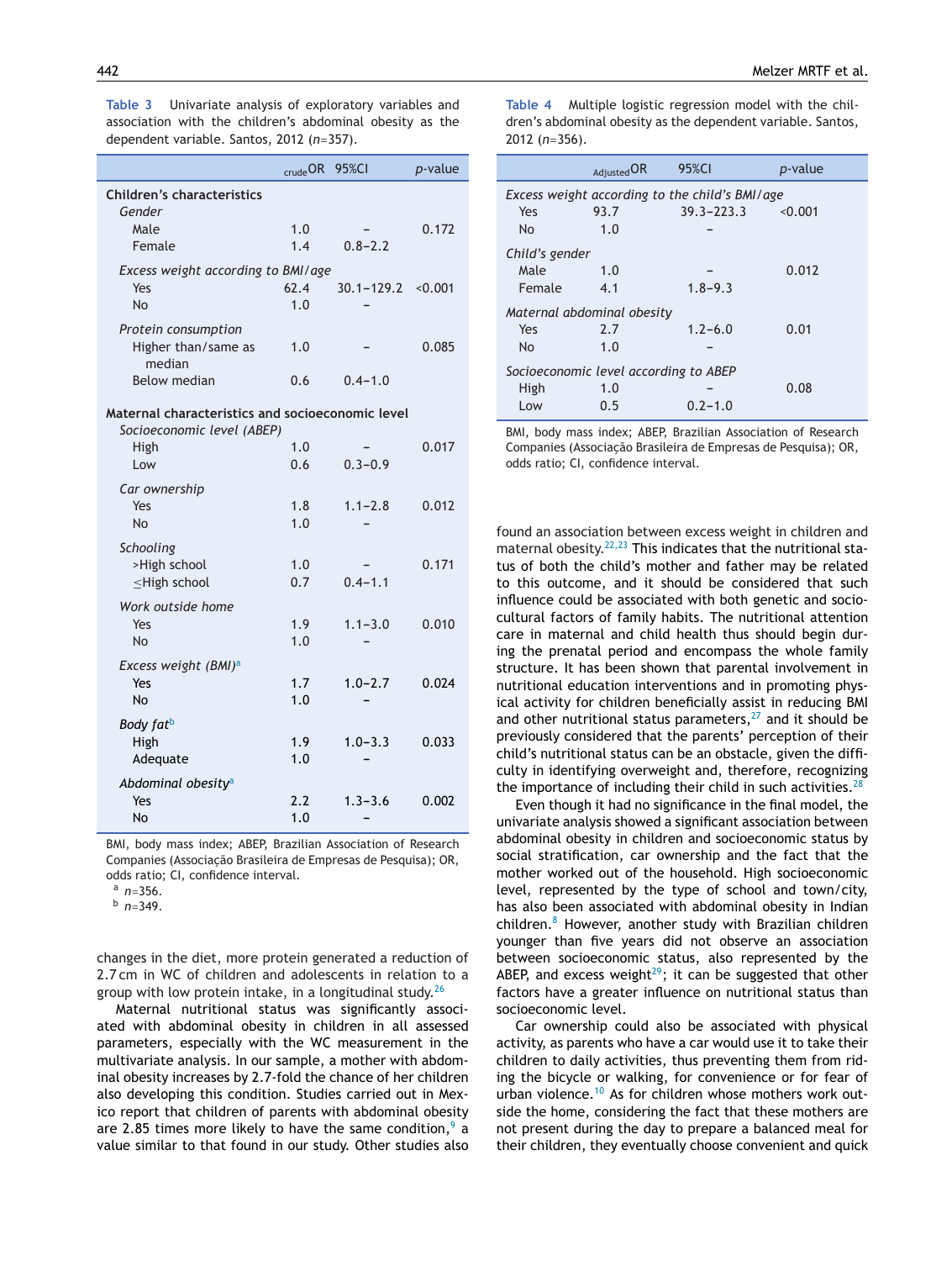<span id="page-6-0"></span>options to feed them, habits that can be later incorporated by the children.

The study of food intake has limitations, such as the small number of 24-h recalls and obtaining data through interviews with the mother, which can result in underreporting. Additionally, considering this study applied an extensive investigation questionnaire, some questions and measures could not be applied or measured by the interviewers due to alleged discomfort or refusal on the part of the respondent and, thus, there are some variables with missing values. The response rate of 70% may also have affected the results of some associations. Moreover, considering this is a crosssectional study, one cannot establish a causality association between the analyzed factors. In spite of these limitations, the contributions of this study include the observation that maternal nutritional status, the occurrence of excess weight and female gender are associated with abdominal obesity in children, regardless of their socioeconomic status.

Metabolic syndrome in children is still an emerging topic, for which different clinical aspects are considered in the diagnosis, depending on the theoretical reference.<sup>[30](#page-7-0)</sup> Elevated WC is one of these aspects and, when compared to others, such as serum levels of glucose and lipids, it has advantages for being a noninvasive, easy to measure procedure. Thus, its inclusion in routine primary care would help to plan interventions and interdisciplinary activities associated with the fight against chronic diseases in childhood.

The associations involving the child's WC are still uncertain. More studies in this line of research are needed to validate some of the assumptions made herein. It is expected that this study will contribute to the development of public policies for the prevention of chronic diseases, considering the importance of nutritional education actions directed at the family environment, aiming to result in a greater impact on the nutritional status of children.

### **Funding**

Fundação de Amparo a Pesquisa de São Paulo - FAPESP (processes numbers 2009/01361-1 and 2011/21270-0).

#### **Conflicts of interest**

The authors declare no conflicts of interest.

#### **Acknowledgements**

To FAPESP for funding this study to the families that participated in the study and the AMBNUT project team.

#### **References**

- 1. [Gupta](http://refhub.elsevier.com/S2359-3482(15)00035-4/sbref0155) [N,](http://refhub.elsevier.com/S2359-3482(15)00035-4/sbref0155) [Goel](http://refhub.elsevier.com/S2359-3482(15)00035-4/sbref0155) [K,](http://refhub.elsevier.com/S2359-3482(15)00035-4/sbref0155) [Shah](http://refhub.elsevier.com/S2359-3482(15)00035-4/sbref0155) [P,](http://refhub.elsevier.com/S2359-3482(15)00035-4/sbref0155) [Misra](http://refhub.elsevier.com/S2359-3482(15)00035-4/sbref0155) [A.](http://refhub.elsevier.com/S2359-3482(15)00035-4/sbref0155) [Childhood](http://refhub.elsevier.com/S2359-3482(15)00035-4/sbref0155) [obesity](http://refhub.elsevier.com/S2359-3482(15)00035-4/sbref0155) [in](http://refhub.elsevier.com/S2359-3482(15)00035-4/sbref0155) [devel](http://refhub.elsevier.com/S2359-3482(15)00035-4/sbref0155)[oping](http://refhub.elsevier.com/S2359-3482(15)00035-4/sbref0155) [countries:](http://refhub.elsevier.com/S2359-3482(15)00035-4/sbref0155) [epidemiology,](http://refhub.elsevier.com/S2359-3482(15)00035-4/sbref0155) [determinants](http://refhub.elsevier.com/S2359-3482(15)00035-4/sbref0155) [and](http://refhub.elsevier.com/S2359-3482(15)00035-4/sbref0155) [prevention.](http://refhub.elsevier.com/S2359-3482(15)00035-4/sbref0155) [Endocr](http://refhub.elsevier.com/S2359-3482(15)00035-4/sbref0155) [Rev.](http://refhub.elsevier.com/S2359-3482(15)00035-4/sbref0155) 2012;33:48-70.
- 2. [Flores](http://refhub.elsevier.com/S2359-3482(15)00035-4/sbref0160) [LS,](http://refhub.elsevier.com/S2359-3482(15)00035-4/sbref0160) [Gaya](http://refhub.elsevier.com/S2359-3482(15)00035-4/sbref0160) [AR,](http://refhub.elsevier.com/S2359-3482(15)00035-4/sbref0160) [Petersen](http://refhub.elsevier.com/S2359-3482(15)00035-4/sbref0160) [RD,](http://refhub.elsevier.com/S2359-3482(15)00035-4/sbref0160) [Gaya](http://refhub.elsevier.com/S2359-3482(15)00035-4/sbref0160) [A.](http://refhub.elsevier.com/S2359-3482(15)00035-4/sbref0160) [Tendência](http://refhub.elsevier.com/S2359-3482(15)00035-4/sbref0160) [do](http://refhub.elsevier.com/S2359-3482(15)00035-4/sbref0160) [baixo](http://refhub.elsevier.com/S2359-3482(15)00035-4/sbref0160) [peso,](http://refhub.elsevier.com/S2359-3482(15)00035-4/sbref0160) [sobrepeso](http://refhub.elsevier.com/S2359-3482(15)00035-4/sbref0160) [e](http://refhub.elsevier.com/S2359-3482(15)00035-4/sbref0160) [obesidade](http://refhub.elsevier.com/S2359-3482(15)00035-4/sbref0160) [de](http://refhub.elsevier.com/S2359-3482(15)00035-4/sbref0160) crianças e [adolescentes](http://refhub.elsevier.com/S2359-3482(15)00035-4/sbref0160) [brasileiros.](http://refhub.elsevier.com/S2359-3482(15)00035-4/sbref0160) [J](http://refhub.elsevier.com/S2359-3482(15)00035-4/sbref0160) [Pediatr](http://refhub.elsevier.com/S2359-3482(15)00035-4/sbref0160) [\(Rio](http://refhub.elsevier.com/S2359-3482(15)00035-4/sbref0160) [J\).](http://refhub.elsevier.com/S2359-3482(15)00035-4/sbref0160) 2013;89:456-61.
- 3. [Suliga](http://refhub.elsevier.com/S2359-3482(15)00035-4/sbref0165) [E.](http://refhub.elsevier.com/S2359-3482(15)00035-4/sbref0165) [Visceral](http://refhub.elsevier.com/S2359-3482(15)00035-4/sbref0165) [adipose](http://refhub.elsevier.com/S2359-3482(15)00035-4/sbref0165) [tissue](http://refhub.elsevier.com/S2359-3482(15)00035-4/sbref0165) [in](http://refhub.elsevier.com/S2359-3482(15)00035-4/sbref0165) [children](http://refhub.elsevier.com/S2359-3482(15)00035-4/sbref0165) [and](http://refhub.elsevier.com/S2359-3482(15)00035-4/sbref0165) [adolescents:](http://refhub.elsevier.com/S2359-3482(15)00035-4/sbref0165) [a](http://refhub.elsevier.com/S2359-3482(15)00035-4/sbref0165) [review.](http://refhub.elsevier.com/S2359-3482(15)00035-4/sbref0165) [Nutr](http://refhub.elsevier.com/S2359-3482(15)00035-4/sbref0165) [Res](http://refhub.elsevier.com/S2359-3482(15)00035-4/sbref0165) [Rev.](http://refhub.elsevier.com/S2359-3482(15)00035-4/sbref0165) 2009;22:137-47.
- 4. [Magalhães](http://refhub.elsevier.com/S2359-3482(15)00035-4/sbref0170) [EI,](http://refhub.elsevier.com/S2359-3482(15)00035-4/sbref0170) [Sant'Ana](http://refhub.elsevier.com/S2359-3482(15)00035-4/sbref0170) [LF,](http://refhub.elsevier.com/S2359-3482(15)00035-4/sbref0170) [Priore](http://refhub.elsevier.com/S2359-3482(15)00035-4/sbref0170) [SE,](http://refhub.elsevier.com/S2359-3482(15)00035-4/sbref0170) [Franceschini](http://refhub.elsevier.com/S2359-3482(15)00035-4/sbref0170) [SC.](http://refhub.elsevier.com/S2359-3482(15)00035-4/sbref0170) [Perímetro](http://refhub.elsevier.com/S2359-3482(15)00035-4/sbref0170) [da](http://refhub.elsevier.com/S2359-3482(15)00035-4/sbref0170) [cintura,](http://refhub.elsevier.com/S2359-3482(15)00035-4/sbref0170) relação [cintura/estatura](http://refhub.elsevier.com/S2359-3482(15)00035-4/sbref0170) [e](http://refhub.elsevier.com/S2359-3482(15)00035-4/sbref0170) [perímetro](http://refhub.elsevier.com/S2359-3482(15)00035-4/sbref0170) [do](http://refhub.elsevier.com/S2359-3482(15)00035-4/sbref0170) pescoço [como](http://refhub.elsevier.com/S2359-3482(15)00035-4/sbref0170) [parâmetros](http://refhub.elsevier.com/S2359-3482(15)00035-4/sbref0170) [na](http://refhub.elsevier.com/S2359-3482(15)00035-4/sbref0170) avaliação [da](http://refhub.elsevier.com/S2359-3482(15)00035-4/sbref0170) [obesidade](http://refhub.elsevier.com/S2359-3482(15)00035-4/sbref0170) [central](http://refhub.elsevier.com/S2359-3482(15)00035-4/sbref0170) [em](http://refhub.elsevier.com/S2359-3482(15)00035-4/sbref0170) criancas. [Rev](http://refhub.elsevier.com/S2359-3482(15)00035-4/sbref0170) [Paul](http://refhub.elsevier.com/S2359-3482(15)00035-4/sbref0170) [Pediatr.](http://refhub.elsevier.com/S2359-3482(15)00035-4/sbref0170) 2014;32:273-82.
- 5. [Daigre](http://refhub.elsevier.com/S2359-3482(15)00035-4/sbref0175) [JL,](http://refhub.elsevier.com/S2359-3482(15)00035-4/sbref0175) [Atallah](http://refhub.elsevier.com/S2359-3482(15)00035-4/sbref0175) [A,](http://refhub.elsevier.com/S2359-3482(15)00035-4/sbref0175) [Boissin](http://refhub.elsevier.com/S2359-3482(15)00035-4/sbref0175) [JL,](http://refhub.elsevier.com/S2359-3482(15)00035-4/sbref0175) [et](http://refhub.elsevier.com/S2359-3482(15)00035-4/sbref0175) [al.](http://refhub.elsevier.com/S2359-3482(15)00035-4/sbref0175) [The](http://refhub.elsevier.com/S2359-3482(15)00035-4/sbref0175) [prevalence](http://refhub.elsevier.com/S2359-3482(15)00035-4/sbref0175) [of](http://refhub.elsevier.com/S2359-3482(15)00035-4/sbref0175) [over](http://refhub.elsevier.com/S2359-3482(15)00035-4/sbref0175)[weight](http://refhub.elsevier.com/S2359-3482(15)00035-4/sbref0175) [and](http://refhub.elsevier.com/S2359-3482(15)00035-4/sbref0175) [obesity,](http://refhub.elsevier.com/S2359-3482(15)00035-4/sbref0175) [and](http://refhub.elsevier.com/S2359-3482(15)00035-4/sbref0175) [distribution](http://refhub.elsevier.com/S2359-3482(15)00035-4/sbref0175) [of](http://refhub.elsevier.com/S2359-3482(15)00035-4/sbref0175) [waist](http://refhub.elsevier.com/S2359-3482(15)00035-4/sbref0175) [circumference,](http://refhub.elsevier.com/S2359-3482(15)00035-4/sbref0175) [in](http://refhub.elsevier.com/S2359-3482(15)00035-4/sbref0175) [adults](http://refhub.elsevier.com/S2359-3482(15)00035-4/sbref0175) [and](http://refhub.elsevier.com/S2359-3482(15)00035-4/sbref0175) [children](http://refhub.elsevier.com/S2359-3482(15)00035-4/sbref0175) [in](http://refhub.elsevier.com/S2359-3482(15)00035-4/sbref0175) [the](http://refhub.elsevier.com/S2359-3482(15)00035-4/sbref0175) [French](http://refhub.elsevier.com/S2359-3482(15)00035-4/sbref0175) [Overseas](http://refhub.elsevier.com/S2359-3482(15)00035-4/sbref0175) [Territories:](http://refhub.elsevier.com/S2359-3482(15)00035-4/sbref0175) [the](http://refhub.elsevier.com/S2359-3482(15)00035-4/sbref0175) [PODIUM](http://refhub.elsevier.com/S2359-3482(15)00035-4/sbref0175) [survey.](http://refhub.elsevier.com/S2359-3482(15)00035-4/sbref0175) [Diabetes](http://refhub.elsevier.com/S2359-3482(15)00035-4/sbref0175) [Metab.](http://refhub.elsevier.com/S2359-3482(15)00035-4/sbref0175) 2012;38:404-11.
- 6. [Zhang](http://refhub.elsevier.com/S2359-3482(15)00035-4/sbref0180) [YX,](http://refhub.elsevier.com/S2359-3482(15)00035-4/sbref0180) [Wang](http://refhub.elsevier.com/S2359-3482(15)00035-4/sbref0180) [SR.](http://refhub.elsevier.com/S2359-3482(15)00035-4/sbref0180) [Comparison](http://refhub.elsevier.com/S2359-3482(15)00035-4/sbref0180) [of](http://refhub.elsevier.com/S2359-3482(15)00035-4/sbref0180) [blood](http://refhub.elsevier.com/S2359-3482(15)00035-4/sbref0180) [pressure](http://refhub.elsevier.com/S2359-3482(15)00035-4/sbref0180) [levels](http://refhub.elsevier.com/S2359-3482(15)00035-4/sbref0180) [among](http://refhub.elsevier.com/S2359-3482(15)00035-4/sbref0180) [children](http://refhub.elsevier.com/S2359-3482(15)00035-4/sbref0180) [and](http://refhub.elsevier.com/S2359-3482(15)00035-4/sbref0180) [adolescents](http://refhub.elsevier.com/S2359-3482(15)00035-4/sbref0180) [with](http://refhub.elsevier.com/S2359-3482(15)00035-4/sbref0180) [different](http://refhub.elsevier.com/S2359-3482(15)00035-4/sbref0180) [body](http://refhub.elsevier.com/S2359-3482(15)00035-4/sbref0180) [mass](http://refhub.elsevier.com/S2359-3482(15)00035-4/sbref0180) [index](http://refhub.elsevier.com/S2359-3482(15)00035-4/sbref0180) [and](http://refhub.elsevier.com/S2359-3482(15)00035-4/sbref0180) [waist](http://refhub.elsevier.com/S2359-3482(15)00035-4/sbref0180) [circumference:](http://refhub.elsevier.com/S2359-3482(15)00035-4/sbref0180) [study](http://refhub.elsevier.com/S2359-3482(15)00035-4/sbref0180) [in](http://refhub.elsevier.com/S2359-3482(15)00035-4/sbref0180) [a](http://refhub.elsevier.com/S2359-3482(15)00035-4/sbref0180) [large](http://refhub.elsevier.com/S2359-3482(15)00035-4/sbref0180) [sample](http://refhub.elsevier.com/S2359-3482(15)00035-4/sbref0180) [in](http://refhub.elsevier.com/S2359-3482(15)00035-4/sbref0180) [Shandong,](http://refhub.elsevier.com/S2359-3482(15)00035-4/sbref0180) [China.](http://refhub.elsevier.com/S2359-3482(15)00035-4/sbref0180) [Eur](http://refhub.elsevier.com/S2359-3482(15)00035-4/sbref0180) [J](http://refhub.elsevier.com/S2359-3482(15)00035-4/sbref0180) [Nutr.](http://refhub.elsevier.com/S2359-3482(15)00035-4/sbref0180) [2014;53:627-](http://refhub.elsevier.com/S2359-3482(15)00035-4/sbref0180)[34.](http://refhub.elsevier.com/S2359-3482(15)00035-4/sbref0180)
- 7. [Rosini](http://refhub.elsevier.com/S2359-3482(15)00035-4/sbref0185) [N,](http://refhub.elsevier.com/S2359-3482(15)00035-4/sbref0185) [Machado](http://refhub.elsevier.com/S2359-3482(15)00035-4/sbref0185) [MJ,](http://refhub.elsevier.com/S2359-3482(15)00035-4/sbref0185) [Webster](http://refhub.elsevier.com/S2359-3482(15)00035-4/sbref0185) [IZ,](http://refhub.elsevier.com/S2359-3482(15)00035-4/sbref0185) [Moura](http://refhub.elsevier.com/S2359-3482(15)00035-4/sbref0185) [SA,](http://refhub.elsevier.com/S2359-3482(15)00035-4/sbref0185) [Cavalcante](http://refhub.elsevier.com/S2359-3482(15)00035-4/sbref0185) [LS,](http://refhub.elsevier.com/S2359-3482(15)00035-4/sbref0185) [da](http://refhub.elsevier.com/S2359-3482(15)00035-4/sbref0185) [Silva](http://refhub.elsevier.com/S2359-3482(15)00035-4/sbref0185) [EL.](http://refhub.elsevier.com/S2359-3482(15)00035-4/sbref0185) [Simultaneous](http://refhub.elsevier.com/S2359-3482(15)00035-4/sbref0185) [prediction](http://refhub.elsevier.com/S2359-3482(15)00035-4/sbref0185) [of](http://refhub.elsevier.com/S2359-3482(15)00035-4/sbref0185) [hyperglycemia](http://refhub.elsevier.com/S2359-3482(15)00035-4/sbref0185) [and](http://refhub.elsevier.com/S2359-3482(15)00035-4/sbref0185) [dys](http://refhub.elsevier.com/S2359-3482(15)00035-4/sbref0185)[lipidemia](http://refhub.elsevier.com/S2359-3482(15)00035-4/sbref0185) [in](http://refhub.elsevier.com/S2359-3482(15)00035-4/sbref0185) [school](http://refhub.elsevier.com/S2359-3482(15)00035-4/sbref0185) [children](http://refhub.elsevier.com/S2359-3482(15)00035-4/sbref0185) [in](http://refhub.elsevier.com/S2359-3482(15)00035-4/sbref0185) [Santa](http://refhub.elsevier.com/S2359-3482(15)00035-4/sbref0185) [Catarina](http://refhub.elsevier.com/S2359-3482(15)00035-4/sbref0185) [State,](http://refhub.elsevier.com/S2359-3482(15)00035-4/sbref0185) [Brazil](http://refhub.elsevier.com/S2359-3482(15)00035-4/sbref0185) [based](http://refhub.elsevier.com/S2359-3482(15)00035-4/sbref0185) [on](http://refhub.elsevier.com/S2359-3482(15)00035-4/sbref0185) [waist](http://refhub.elsevier.com/S2359-3482(15)00035-4/sbref0185) [circumference](http://refhub.elsevier.com/S2359-3482(15)00035-4/sbref0185) [measurement.](http://refhub.elsevier.com/S2359-3482(15)00035-4/sbref0185) [Clin](http://refhub.elsevier.com/S2359-3482(15)00035-4/sbref0185) [Biochem.](http://refhub.elsevier.com/S2359-3482(15)00035-4/sbref0185)  $2013:46:1837-41.$  $2013:46:1837-41.$
- 8. [Misra](http://refhub.elsevier.com/S2359-3482(15)00035-4/sbref0190) [A,](http://refhub.elsevier.com/S2359-3482(15)00035-4/sbref0190) [Shah](http://refhub.elsevier.com/S2359-3482(15)00035-4/sbref0190) [P,](http://refhub.elsevier.com/S2359-3482(15)00035-4/sbref0190) [Goel](http://refhub.elsevier.com/S2359-3482(15)00035-4/sbref0190) [K,](http://refhub.elsevier.com/S2359-3482(15)00035-4/sbref0190) [et](http://refhub.elsevier.com/S2359-3482(15)00035-4/sbref0190) [al.](http://refhub.elsevier.com/S2359-3482(15)00035-4/sbref0190) [The](http://refhub.elsevier.com/S2359-3482(15)00035-4/sbref0190) [high](http://refhub.elsevier.com/S2359-3482(15)00035-4/sbref0190) [burden](http://refhub.elsevier.com/S2359-3482(15)00035-4/sbref0190) [of](http://refhub.elsevier.com/S2359-3482(15)00035-4/sbref0190) [obesity](http://refhub.elsevier.com/S2359-3482(15)00035-4/sbref0190) [and](http://refhub.elsevier.com/S2359-3482(15)00035-4/sbref0190) [abdominal](http://refhub.elsevier.com/S2359-3482(15)00035-4/sbref0190) [obesity](http://refhub.elsevier.com/S2359-3482(15)00035-4/sbref0190) [in](http://refhub.elsevier.com/S2359-3482(15)00035-4/sbref0190) [urban](http://refhub.elsevier.com/S2359-3482(15)00035-4/sbref0190) [Indian](http://refhub.elsevier.com/S2359-3482(15)00035-4/sbref0190) [schoolchildren:](http://refhub.elsevier.com/S2359-3482(15)00035-4/sbref0190) [a](http://refhub.elsevier.com/S2359-3482(15)00035-4/sbref0190) [multicen](http://refhub.elsevier.com/S2359-3482(15)00035-4/sbref0190)[tric](http://refhub.elsevier.com/S2359-3482(15)00035-4/sbref0190) [study](http://refhub.elsevier.com/S2359-3482(15)00035-4/sbref0190) [of](http://refhub.elsevier.com/S2359-3482(15)00035-4/sbref0190) [38,296](http://refhub.elsevier.com/S2359-3482(15)00035-4/sbref0190) [children.](http://refhub.elsevier.com/S2359-3482(15)00035-4/sbref0190) [Ann](http://refhub.elsevier.com/S2359-3482(15)00035-4/sbref0190) [Nutr](http://refhub.elsevier.com/S2359-3482(15)00035-4/sbref0190) [Metab.](http://refhub.elsevier.com/S2359-3482(15)00035-4/sbref0190) 2011;58:203-11.
- 9. [Jiménez-Cruz](http://refhub.elsevier.com/S2359-3482(15)00035-4/sbref0195) [A,](http://refhub.elsevier.com/S2359-3482(15)00035-4/sbref0195) [Wojcicki](http://refhub.elsevier.com/S2359-3482(15)00035-4/sbref0195) [JM,](http://refhub.elsevier.com/S2359-3482(15)00035-4/sbref0195) [Bacardí-Gascón](http://refhub.elsevier.com/S2359-3482(15)00035-4/sbref0195) [M,](http://refhub.elsevier.com/S2359-3482(15)00035-4/sbref0195) [et](http://refhub.elsevier.com/S2359-3482(15)00035-4/sbref0195) [al.](http://refhub.elsevier.com/S2359-3482(15)00035-4/sbref0195) [Maternal](http://refhub.elsevier.com/S2359-3482(15)00035-4/sbref0195) [BMI](http://refhub.elsevier.com/S2359-3482(15)00035-4/sbref0195) [and](http://refhub.elsevier.com/S2359-3482(15)00035-4/sbref0195) [migration](http://refhub.elsevier.com/S2359-3482(15)00035-4/sbref0195) [status](http://refhub.elsevier.com/S2359-3482(15)00035-4/sbref0195) [as](http://refhub.elsevier.com/S2359-3482(15)00035-4/sbref0195) [predictors](http://refhub.elsevier.com/S2359-3482(15)00035-4/sbref0195) [of](http://refhub.elsevier.com/S2359-3482(15)00035-4/sbref0195) [childhood](http://refhub.elsevier.com/S2359-3482(15)00035-4/sbref0195) [obesity](http://refhub.elsevier.com/S2359-3482(15)00035-4/sbref0195) [in](http://refhub.elsevier.com/S2359-3482(15)00035-4/sbref0195) [Mexico.](http://refhub.elsevier.com/S2359-3482(15)00035-4/sbref0195) [Nutr](http://refhub.elsevier.com/S2359-3482(15)00035-4/sbref0195) [Hosp.](http://refhub.elsevier.com/S2359-3482(15)00035-4/sbref0195) 2011;26:187-93.
- 10. [Lubans](http://refhub.elsevier.com/S2359-3482(15)00035-4/sbref0200) [DR,](http://refhub.elsevier.com/S2359-3482(15)00035-4/sbref0200) [Boreham](http://refhub.elsevier.com/S2359-3482(15)00035-4/sbref0200) [CA,](http://refhub.elsevier.com/S2359-3482(15)00035-4/sbref0200) [Kelly](http://refhub.elsevier.com/S2359-3482(15)00035-4/sbref0200) [P,](http://refhub.elsevier.com/S2359-3482(15)00035-4/sbref0200) [Foster](http://refhub.elsevier.com/S2359-3482(15)00035-4/sbref0200) [CE.](http://refhub.elsevier.com/S2359-3482(15)00035-4/sbref0200) [The](http://refhub.elsevier.com/S2359-3482(15)00035-4/sbref0200) [relationship](http://refhub.elsevier.com/S2359-3482(15)00035-4/sbref0200) [between](http://refhub.elsevier.com/S2359-3482(15)00035-4/sbref0200) [active](http://refhub.elsevier.com/S2359-3482(15)00035-4/sbref0200) [travel](http://refhub.elsevier.com/S2359-3482(15)00035-4/sbref0200) [to](http://refhub.elsevier.com/S2359-3482(15)00035-4/sbref0200) [school](http://refhub.elsevier.com/S2359-3482(15)00035-4/sbref0200) [and](http://refhub.elsevier.com/S2359-3482(15)00035-4/sbref0200) [health-related](http://refhub.elsevier.com/S2359-3482(15)00035-4/sbref0200) [fitness](http://refhub.elsevier.com/S2359-3482(15)00035-4/sbref0200) [in](http://refhub.elsevier.com/S2359-3482(15)00035-4/sbref0200) [children](http://refhub.elsevier.com/S2359-3482(15)00035-4/sbref0200) [and](http://refhub.elsevier.com/S2359-3482(15)00035-4/sbref0200) [adolescents:](http://refhub.elsevier.com/S2359-3482(15)00035-4/sbref0200) [a](http://refhub.elsevier.com/S2359-3482(15)00035-4/sbref0200) [systematic](http://refhub.elsevier.com/S2359-3482(15)00035-4/sbref0200) [review.](http://refhub.elsevier.com/S2359-3482(15)00035-4/sbref0200) [Int](http://refhub.elsevier.com/S2359-3482(15)00035-4/sbref0200) [J](http://refhub.elsevier.com/S2359-3482(15)00035-4/sbref0200) [Behav](http://refhub.elsevier.com/S2359-3482(15)00035-4/sbref0200) [Nutr](http://refhub.elsevier.com/S2359-3482(15)00035-4/sbref0200) [Phys](http://refhub.elsevier.com/S2359-3482(15)00035-4/sbref0200) [Act.](http://refhub.elsevier.com/S2359-3482(15)00035-4/sbref0200) [2011;8:5.](http://refhub.elsevier.com/S2359-3482(15)00035-4/sbref0200)
- 11. [Lohman](http://refhub.elsevier.com/S2359-3482(15)00035-4/sbref0205) [TG,](http://refhub.elsevier.com/S2359-3482(15)00035-4/sbref0205) [Roche](http://refhub.elsevier.com/S2359-3482(15)00035-4/sbref0205) [AF,](http://refhub.elsevier.com/S2359-3482(15)00035-4/sbref0205) [Martorell](http://refhub.elsevier.com/S2359-3482(15)00035-4/sbref0205) [R.](http://refhub.elsevier.com/S2359-3482(15)00035-4/sbref0205) [Anthropometric](http://refhub.elsevier.com/S2359-3482(15)00035-4/sbref0205) [standard](http://refhub.elsevier.com/S2359-3482(15)00035-4/sbref0205)[ization](http://refhub.elsevier.com/S2359-3482(15)00035-4/sbref0205) [reference](http://refhub.elsevier.com/S2359-3482(15)00035-4/sbref0205) [manual.](http://refhub.elsevier.com/S2359-3482(15)00035-4/sbref0205) [Champaign:](http://refhub.elsevier.com/S2359-3482(15)00035-4/sbref0205) [Human](http://refhub.elsevier.com/S2359-3482(15)00035-4/sbref0205) [Kinetics](http://refhub.elsevier.com/S2359-3482(15)00035-4/sbref0205) [Books;](http://refhub.elsevier.com/S2359-3482(15)00035-4/sbref0205) [1991.](http://refhub.elsevier.com/S2359-3482(15)00035-4/sbref0205)
- 12. [Taylor](http://refhub.elsevier.com/S2359-3482(15)00035-4/sbref0210) [RW,](http://refhub.elsevier.com/S2359-3482(15)00035-4/sbref0210) [Jones](http://refhub.elsevier.com/S2359-3482(15)00035-4/sbref0210) [IE,](http://refhub.elsevier.com/S2359-3482(15)00035-4/sbref0210) [Williams](http://refhub.elsevier.com/S2359-3482(15)00035-4/sbref0210) [SM,](http://refhub.elsevier.com/S2359-3482(15)00035-4/sbref0210) [Goulding](http://refhub.elsevier.com/S2359-3482(15)00035-4/sbref0210) [A.](http://refhub.elsevier.com/S2359-3482(15)00035-4/sbref0210) [Evaluation](http://refhub.elsevier.com/S2359-3482(15)00035-4/sbref0210) [of](http://refhub.elsevier.com/S2359-3482(15)00035-4/sbref0210) [waist](http://refhub.elsevier.com/S2359-3482(15)00035-4/sbref0210) [circumference,](http://refhub.elsevier.com/S2359-3482(15)00035-4/sbref0210) [waist-to-hip](http://refhub.elsevier.com/S2359-3482(15)00035-4/sbref0210) [ratio,](http://refhub.elsevier.com/S2359-3482(15)00035-4/sbref0210) [and](http://refhub.elsevier.com/S2359-3482(15)00035-4/sbref0210) [the](http://refhub.elsevier.com/S2359-3482(15)00035-4/sbref0210) [conicity](http://refhub.elsevier.com/S2359-3482(15)00035-4/sbref0210) [index](http://refhub.elsevier.com/S2359-3482(15)00035-4/sbref0210) [as](http://refhub.elsevier.com/S2359-3482(15)00035-4/sbref0210) [screening](http://refhub.elsevier.com/S2359-3482(15)00035-4/sbref0210) [tools](http://refhub.elsevier.com/S2359-3482(15)00035-4/sbref0210) [for](http://refhub.elsevier.com/S2359-3482(15)00035-4/sbref0210) [high](http://refhub.elsevier.com/S2359-3482(15)00035-4/sbref0210) [trunk](http://refhub.elsevier.com/S2359-3482(15)00035-4/sbref0210) [fat](http://refhub.elsevier.com/S2359-3482(15)00035-4/sbref0210) [mass,](http://refhub.elsevier.com/S2359-3482(15)00035-4/sbref0210) [as](http://refhub.elsevier.com/S2359-3482(15)00035-4/sbref0210) [measured](http://refhub.elsevier.com/S2359-3482(15)00035-4/sbref0210) [by](http://refhub.elsevier.com/S2359-3482(15)00035-4/sbref0210) [dual](http://refhub.elsevier.com/S2359-3482(15)00035-4/sbref0210)[energy](http://refhub.elsevier.com/S2359-3482(15)00035-4/sbref0210) [X-ray](http://refhub.elsevier.com/S2359-3482(15)00035-4/sbref0210) [absorptiometry,](http://refhub.elsevier.com/S2359-3482(15)00035-4/sbref0210) [in](http://refhub.elsevier.com/S2359-3482(15)00035-4/sbref0210) [children](http://refhub.elsevier.com/S2359-3482(15)00035-4/sbref0210) [aged](http://refhub.elsevier.com/S2359-3482(15)00035-4/sbref0210) 3-19 [y.](http://refhub.elsevier.com/S2359-3482(15)00035-4/sbref0210) [Am](http://refhub.elsevier.com/S2359-3482(15)00035-4/sbref0210) [J](http://refhub.elsevier.com/S2359-3482(15)00035-4/sbref0210) [Clin](http://refhub.elsevier.com/S2359-3482(15)00035-4/sbref0210) [Nutr.](http://refhub.elsevier.com/S2359-3482(15)00035-4/sbref0210) 2000;72:490-5.
- 13. [de](http://refhub.elsevier.com/S2359-3482(15)00035-4/sbref0215) [Onis](http://refhub.elsevier.com/S2359-3482(15)00035-4/sbref0215) [M,](http://refhub.elsevier.com/S2359-3482(15)00035-4/sbref0215) [Onyango](http://refhub.elsevier.com/S2359-3482(15)00035-4/sbref0215) [AW,](http://refhub.elsevier.com/S2359-3482(15)00035-4/sbref0215) [Borghi](http://refhub.elsevier.com/S2359-3482(15)00035-4/sbref0215) [E,](http://refhub.elsevier.com/S2359-3482(15)00035-4/sbref0215) [Siyam](http://refhub.elsevier.com/S2359-3482(15)00035-4/sbref0215) [A,](http://refhub.elsevier.com/S2359-3482(15)00035-4/sbref0215) [Nishida](http://refhub.elsevier.com/S2359-3482(15)00035-4/sbref0215) [C,](http://refhub.elsevier.com/S2359-3482(15)00035-4/sbref0215) [Siekmann](http://refhub.elsevier.com/S2359-3482(15)00035-4/sbref0215) [J.](http://refhub.elsevier.com/S2359-3482(15)00035-4/sbref0215) [Development](http://refhub.elsevier.com/S2359-3482(15)00035-4/sbref0215) [of](http://refhub.elsevier.com/S2359-3482(15)00035-4/sbref0215) [a](http://refhub.elsevier.com/S2359-3482(15)00035-4/sbref0215) [WHO](http://refhub.elsevier.com/S2359-3482(15)00035-4/sbref0215) [growth](http://refhub.elsevier.com/S2359-3482(15)00035-4/sbref0215) [reference](http://refhub.elsevier.com/S2359-3482(15)00035-4/sbref0215) [for](http://refhub.elsevier.com/S2359-3482(15)00035-4/sbref0215) [school-aged](http://refhub.elsevier.com/S2359-3482(15)00035-4/sbref0215) [chil](http://refhub.elsevier.com/S2359-3482(15)00035-4/sbref0215)[dren](http://refhub.elsevier.com/S2359-3482(15)00035-4/sbref0215) [and](http://refhub.elsevier.com/S2359-3482(15)00035-4/sbref0215) [adolescents.](http://refhub.elsevier.com/S2359-3482(15)00035-4/sbref0215) [Bull](http://refhub.elsevier.com/S2359-3482(15)00035-4/sbref0215) [World](http://refhub.elsevier.com/S2359-3482(15)00035-4/sbref0215) [Health](http://refhub.elsevier.com/S2359-3482(15)00035-4/sbref0215) [Organ.](http://refhub.elsevier.com/S2359-3482(15)00035-4/sbref0215) [2007;85:660](http://refhub.elsevier.com/S2359-3482(15)00035-4/sbref0215)-[7.](http://refhub.elsevier.com/S2359-3482(15)00035-4/sbref0215)
- 14. World Health Organization [homepage on the Internet], Report of a WHO consultation on obesity Obesity: preventing and managing the global epidemic; 1998. Available from [http://whqlibdoc.who.int/hq/1998/WHO](http://whqlibdoc.who.int/hq/1998/WHO_NUT_NCD_98.1_(p1-158).pdf)\_NUT\_NCD\_98.1  $(D1-158)$ .pdf [accessed 17.07.14].
- 15. [Youth](http://refhub.elsevier.com/S2359-3482(15)00035-4/sbref0225) [RB.](http://refhub.elsevier.com/S2359-3482(15)00035-4/sbref0225) [Questionário](http://refhub.elsevier.com/S2359-3482(15)00035-4/sbref0225) [de](http://refhub.elsevier.com/S2359-3482(15)00035-4/sbref0225) [atividade](http://refhub.elsevier.com/S2359-3482(15)00035-4/sbref0225) [física:](http://refhub.elsevier.com/S2359-3482(15)00035-4/sbref0225) crianças [e](http://refhub.elsevier.com/S2359-3482(15)00035-4/sbref0225) [adoles](http://refhub.elsevier.com/S2359-3482(15)00035-4/sbref0225)[centes.](http://refhub.elsevier.com/S2359-3482(15)00035-4/sbref0225) [São](http://refhub.elsevier.com/S2359-3482(15)00035-4/sbref0225) [Caetano](http://refhub.elsevier.com/S2359-3482(15)00035-4/sbref0225) [do](http://refhub.elsevier.com/S2359-3482(15)00035-4/sbref0225) [Sul:](http://refhub.elsevier.com/S2359-3482(15)00035-4/sbref0225) [CELAFISCS;](http://refhub.elsevier.com/S2359-3482(15)00035-4/sbref0225) [2005.](http://refhub.elsevier.com/S2359-3482(15)00035-4/sbref0225)
- 16. [American](http://refhub.elsevier.com/S2359-3482(15)00035-4/sbref0230) [Academy](http://refhub.elsevier.com/S2359-3482(15)00035-4/sbref0230) [of](http://refhub.elsevier.com/S2359-3482(15)00035-4/sbref0230) [Pediatrics,](http://refhub.elsevier.com/S2359-3482(15)00035-4/sbref0230) [Committee](http://refhub.elsevier.com/S2359-3482(15)00035-4/sbref0230) [on](http://refhub.elsevier.com/S2359-3482(15)00035-4/sbref0230) [Public](http://refhub.elsevier.com/S2359-3482(15)00035-4/sbref0230) [Educa](http://refhub.elsevier.com/S2359-3482(15)00035-4/sbref0230)[tion,](http://refhub.elsevier.com/S2359-3482(15)00035-4/sbref0230) [American](http://refhub.elsevier.com/S2359-3482(15)00035-4/sbref0230) [Academy](http://refhub.elsevier.com/S2359-3482(15)00035-4/sbref0230) [of](http://refhub.elsevier.com/S2359-3482(15)00035-4/sbref0230) [Pediatrics.](http://refhub.elsevier.com/S2359-3482(15)00035-4/sbref0230) [Children,](http://refhub.elsevier.com/S2359-3482(15)00035-4/sbref0230) [adolescents,](http://refhub.elsevier.com/S2359-3482(15)00035-4/sbref0230) [and](http://refhub.elsevier.com/S2359-3482(15)00035-4/sbref0230) [television.](http://refhub.elsevier.com/S2359-3482(15)00035-4/sbref0230) [Pediatrics.](http://refhub.elsevier.com/S2359-3482(15)00035-4/sbref0230) 2001;07:423-6.
- 17. Associação Brasileira de Empresas de Pesquisa [homepage on the Internet]. Critério de classificação econômica Brasil; 2008. Available from [http://www.abep.org/novo/](http://www.abep.org/novo/Content.aspx?ContentID=302) [Content.aspx?ContentID=302](http://www.abep.org/novo/Content.aspx?ContentID=302) [accessed 17.07.14].
- 18. [de](http://refhub.elsevier.com/S2359-3482(15)00035-4/sbref0240) [Assis](http://refhub.elsevier.com/S2359-3482(15)00035-4/sbref0240) [MA,](http://refhub.elsevier.com/S2359-3482(15)00035-4/sbref0240) [Rolland-Cachera](http://refhub.elsevier.com/S2359-3482(15)00035-4/sbref0240) [MF,](http://refhub.elsevier.com/S2359-3482(15)00035-4/sbref0240) [de](http://refhub.elsevier.com/S2359-3482(15)00035-4/sbref0240) [Vasconcelos](http://refhub.elsevier.com/S2359-3482(15)00035-4/sbref0240) [FA,](http://refhub.elsevier.com/S2359-3482(15)00035-4/sbref0240) [et](http://refhub.elsevier.com/S2359-3482(15)00035-4/sbref0240) [al.](http://refhub.elsevier.com/S2359-3482(15)00035-4/sbref0240) [Cen](http://refhub.elsevier.com/S2359-3482(15)00035-4/sbref0240)[tral](http://refhub.elsevier.com/S2359-3482(15)00035-4/sbref0240) [adiposity](http://refhub.elsevier.com/S2359-3482(15)00035-4/sbref0240) [in](http://refhub.elsevier.com/S2359-3482(15)00035-4/sbref0240) [Brazilian](http://refhub.elsevier.com/S2359-3482(15)00035-4/sbref0240) [schoolchildren](http://refhub.elsevier.com/S2359-3482(15)00035-4/sbref0240) [aged](http://refhub.elsevier.com/S2359-3482(15)00035-4/sbref0240) 7-10 [years.](http://refhub.elsevier.com/S2359-3482(15)00035-4/sbref0240) [Br](http://refhub.elsevier.com/S2359-3482(15)00035-4/sbref0240) [J](http://refhub.elsevier.com/S2359-3482(15)00035-4/sbref0240) [Nutr.](http://refhub.elsevier.com/S2359-3482(15)00035-4/sbref0240) 2007;97:799-805.
- 19. [da](http://refhub.elsevier.com/S2359-3482(15)00035-4/sbref0245) [Costa](http://refhub.elsevier.com/S2359-3482(15)00035-4/sbref0245) [RF,](http://refhub.elsevier.com/S2359-3482(15)00035-4/sbref0245) [Cintra](http://refhub.elsevier.com/S2359-3482(15)00035-4/sbref0245) [IP,](http://refhub.elsevier.com/S2359-3482(15)00035-4/sbref0245) [Fisberg](http://refhub.elsevier.com/S2359-3482(15)00035-4/sbref0245) [M.](http://refhub.elsevier.com/S2359-3482(15)00035-4/sbref0245) [Prevalência](http://refhub.elsevier.com/S2359-3482(15)00035-4/sbref0245) [de](http://refhub.elsevier.com/S2359-3482(15)00035-4/sbref0245) [sobrepeso](http://refhub.elsevier.com/S2359-3482(15)00035-4/sbref0245) [e](http://refhub.elsevier.com/S2359-3482(15)00035-4/sbref0245) [obesidade](http://refhub.elsevier.com/S2359-3482(15)00035-4/sbref0245) [em](http://refhub.elsevier.com/S2359-3482(15)00035-4/sbref0245) [escolares](http://refhub.elsevier.com/S2359-3482(15)00035-4/sbref0245) [da](http://refhub.elsevier.com/S2359-3482(15)00035-4/sbref0245) [cidade](http://refhub.elsevier.com/S2359-3482(15)00035-4/sbref0245) [de](http://refhub.elsevier.com/S2359-3482(15)00035-4/sbref0245) [Santos,](http://refhub.elsevier.com/S2359-3482(15)00035-4/sbref0245) [SP.](http://refhub.elsevier.com/S2359-3482(15)00035-4/sbref0245) [Arq](http://refhub.elsevier.com/S2359-3482(15)00035-4/sbref0245) [Bras](http://refhub.elsevier.com/S2359-3482(15)00035-4/sbref0245) [Endocrinol](http://refhub.elsevier.com/S2359-3482(15)00035-4/sbref0245) [Metab.](http://refhub.elsevier.com/S2359-3482(15)00035-4/sbref0245) 2006;50:60-7.
- 20. [Ebbert](http://refhub.elsevier.com/S2359-3482(15)00035-4/sbref0250) [JO,](http://refhub.elsevier.com/S2359-3482(15)00035-4/sbref0250) [Jensen](http://refhub.elsevier.com/S2359-3482(15)00035-4/sbref0250) [MD.](http://refhub.elsevier.com/S2359-3482(15)00035-4/sbref0250) [Fat](http://refhub.elsevier.com/S2359-3482(15)00035-4/sbref0250) [depots,](http://refhub.elsevier.com/S2359-3482(15)00035-4/sbref0250) [free](http://refhub.elsevier.com/S2359-3482(15)00035-4/sbref0250) [fatty](http://refhub.elsevier.com/S2359-3482(15)00035-4/sbref0250) [acids,](http://refhub.elsevier.com/S2359-3482(15)00035-4/sbref0250) [and](http://refhub.elsevier.com/S2359-3482(15)00035-4/sbref0250) [dysli](http://refhub.elsevier.com/S2359-3482(15)00035-4/sbref0250)[pidemia.](http://refhub.elsevier.com/S2359-3482(15)00035-4/sbref0250) [Nutrients.](http://refhub.elsevier.com/S2359-3482(15)00035-4/sbref0250) 2013;5:498-508.
- 21. [Silva](http://refhub.elsevier.com/S2359-3482(15)00035-4/sbref0255) [DA,](http://refhub.elsevier.com/S2359-3482(15)00035-4/sbref0255) [Pelegrini](http://refhub.elsevier.com/S2359-3482(15)00035-4/sbref0255) [A,](http://refhub.elsevier.com/S2359-3482(15)00035-4/sbref0255) [da](http://refhub.elsevier.com/S2359-3482(15)00035-4/sbref0255) [Silva](http://refhub.elsevier.com/S2359-3482(15)00035-4/sbref0255) [AF,](http://refhub.elsevier.com/S2359-3482(15)00035-4/sbref0255) [Grigollo](http://refhub.elsevier.com/S2359-3482(15)00035-4/sbref0255) [LR,](http://refhub.elsevier.com/S2359-3482(15)00035-4/sbref0255) [Petroski](http://refhub.elsevier.com/S2359-3482(15)00035-4/sbref0255) [EL.](http://refhub.elsevier.com/S2359-3482(15)00035-4/sbref0255) [Obesidade](http://refhub.elsevier.com/S2359-3482(15)00035-4/sbref0255) [abdominal](http://refhub.elsevier.com/S2359-3482(15)00035-4/sbref0255) [e](http://refhub.elsevier.com/S2359-3482(15)00035-4/sbref0255) [fatores](http://refhub.elsevier.com/S2359-3482(15)00035-4/sbref0255) [associados](http://refhub.elsevier.com/S2359-3482(15)00035-4/sbref0255) [em](http://refhub.elsevier.com/S2359-3482(15)00035-4/sbref0255) [adolescentes:](http://refhub.elsevier.com/S2359-3482(15)00035-4/sbref0255) comparação [de](http://refhub.elsevier.com/S2359-3482(15)00035-4/sbref0255) [duas](http://refhub.elsevier.com/S2359-3482(15)00035-4/sbref0255) [regiões](http://refhub.elsevier.com/S2359-3482(15)00035-4/sbref0255) [brasileiras](http://refhub.elsevier.com/S2359-3482(15)00035-4/sbref0255) [diferentes](http://refhub.elsevier.com/S2359-3482(15)00035-4/sbref0255) [economica](http://refhub.elsevier.com/S2359-3482(15)00035-4/sbref0255)[mente.](http://refhub.elsevier.com/S2359-3482(15)00035-4/sbref0255) [Arq](http://refhub.elsevier.com/S2359-3482(15)00035-4/sbref0255) [Bras](http://refhub.elsevier.com/S2359-3482(15)00035-4/sbref0255) [Endocrinol](http://refhub.elsevier.com/S2359-3482(15)00035-4/sbref0255) [Metab.](http://refhub.elsevier.com/S2359-3482(15)00035-4/sbref0255) [2012;56:291](http://refhub.elsevier.com/S2359-3482(15)00035-4/sbref0255)-[9.](http://refhub.elsevier.com/S2359-3482(15)00035-4/sbref0255)
- 22. [Khader](http://refhub.elsevier.com/S2359-3482(15)00035-4/sbref0260) [Y,](http://refhub.elsevier.com/S2359-3482(15)00035-4/sbref0260) [Irshaidat](http://refhub.elsevier.com/S2359-3482(15)00035-4/sbref0260) [O,](http://refhub.elsevier.com/S2359-3482(15)00035-4/sbref0260) [Khasawneh](http://refhub.elsevier.com/S2359-3482(15)00035-4/sbref0260) [M,](http://refhub.elsevier.com/S2359-3482(15)00035-4/sbref0260) [Amarin](http://refhub.elsevier.com/S2359-3482(15)00035-4/sbref0260) [Z,](http://refhub.elsevier.com/S2359-3482(15)00035-4/sbref0260) [Alomari](http://refhub.elsevier.com/S2359-3482(15)00035-4/sbref0260) [M,](http://refhub.elsevier.com/S2359-3482(15)00035-4/sbref0260) [Batieha](http://refhub.elsevier.com/S2359-3482(15)00035-4/sbref0260) [A.](http://refhub.elsevier.com/S2359-3482(15)00035-4/sbref0260) [Overweight](http://refhub.elsevier.com/S2359-3482(15)00035-4/sbref0260) [and](http://refhub.elsevier.com/S2359-3482(15)00035-4/sbref0260) [obesity](http://refhub.elsevier.com/S2359-3482(15)00035-4/sbref0260) [among](http://refhub.elsevier.com/S2359-3482(15)00035-4/sbref0260) [school](http://refhub.elsevier.com/S2359-3482(15)00035-4/sbref0260) [children](http://refhub.elsevier.com/S2359-3482(15)00035-4/sbref0260) [in](http://refhub.elsevier.com/S2359-3482(15)00035-4/sbref0260)